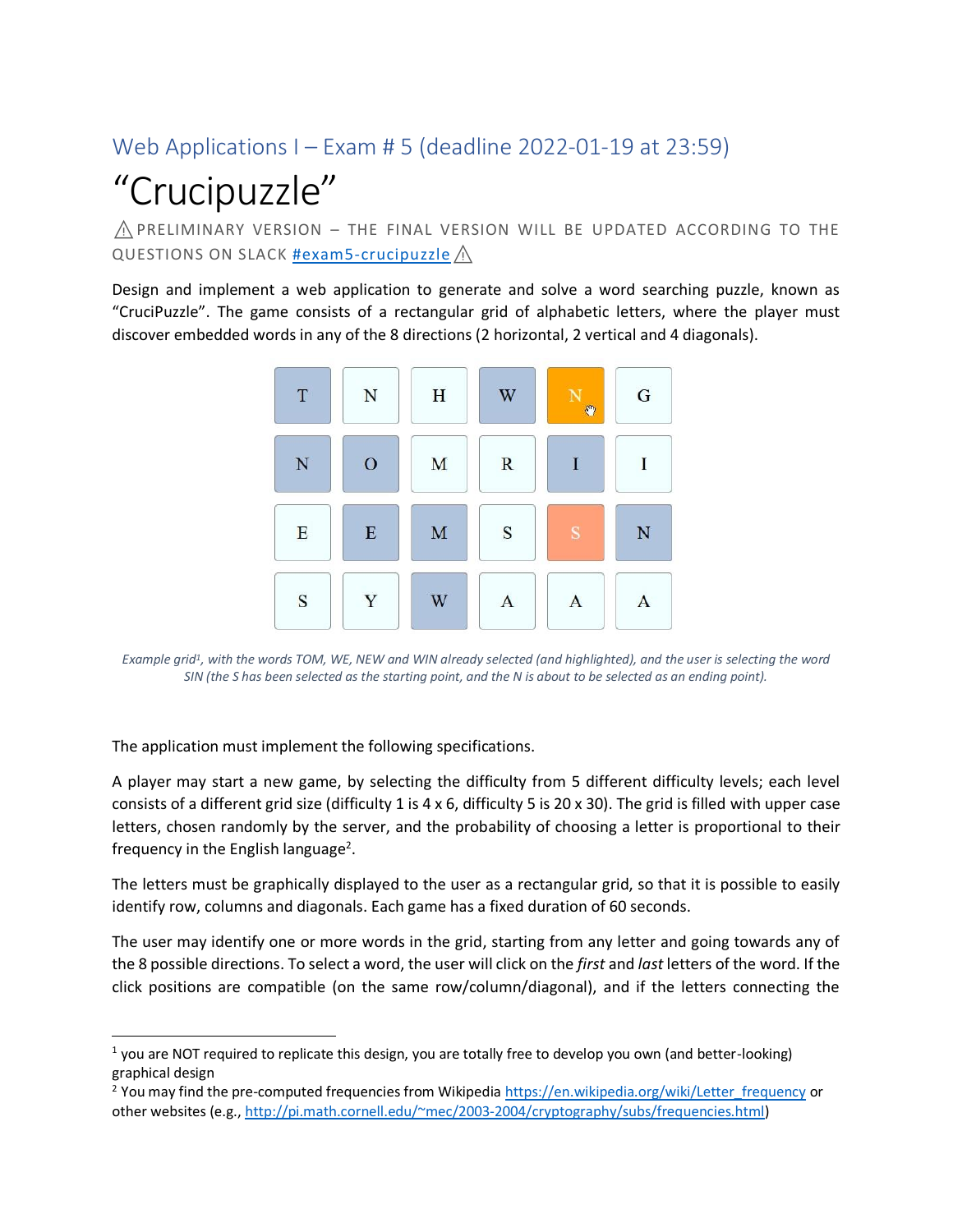starting and ending positions compose a valid word in English (that will be checked against a dictionary<sup>3</sup> of valid words), then the letters are visually "marked", and the user will get as many points as the length of the word. In selecting a new word, the user may re-use some letters of previous words.

At the end of each 60-second round, the total score is computed by multiplying the total number of letters of the found words, times the difficulty level (1…5), and it is shown to the user. The users should be able to interrupt the game at any time before the 60 seconds deadline. In this case, the same actions will be taken.

The game may be played in an *anonymous* way (no login required, and the scores are not saved) or in a *personalized* way (the user must login before starting the game, and all scores of all played games are recorded in their personal history).

The application also shows a "hall of fame", in a page accessible without authentication, with the name and score of the 5 top-players.

#### Project requirements

- The application architecture and source code must be developed by adopting the best practices in software development, in particular those relevant to single-page applications (SPA) using React and HTTP APIs.
- The project must be implemented as a React application, that interacts with an HTTP API implemented in Node+Express. The database must be stored in a SQLite file.
- The communication between client and server must follow the "React Development Proxy" pattern, and React must run in "development" mode.
- The root directory of the project must contain a README. and fine, and have two subdirectories (client and server). The project must be started by running the two commands: "cd server; nodemon server.js" and "cd client; npm start". A template for the project directories is already available in the exam repository. You may assume that nodemon is globally installed.
- The whole project must be submitted on GitHub, on the same repository created by GitHub Classroom.
- The project **must not include** the node\_modules directories. They will be re-created by running the "npm install" command, right after "git clone".
- The project may use popular and commonly adopted libraries (for example day. is, reactbootstrap, etc.), if applicable and useful. Such libraries must be correctly declared in the package.json file, so that the npm install command might install them.
- User authentication (login) and API access must be implemented with passport. is and session cookies. No further protection mechanism is required. The user registration procedure is not requested.
- The project database must be implemented by the student, and must be pre-loaded with *at least three* users, who played at least 5 times.

<sup>&</sup>lt;sup>3</sup> The word list must be stored in the server, and should NOT be transferred to the client. Such word lists may be found on various websites, such a[s http://www.mieliestronk.com/wordlist.html,](http://www.mieliestronk.com/wordlist.html) [https://github.com/dwyl/english](https://github.com/dwyl/english-words)[words,](https://github.com/dwyl/english-words) <http://www.gwicks.net/dictionaries.htm>, …